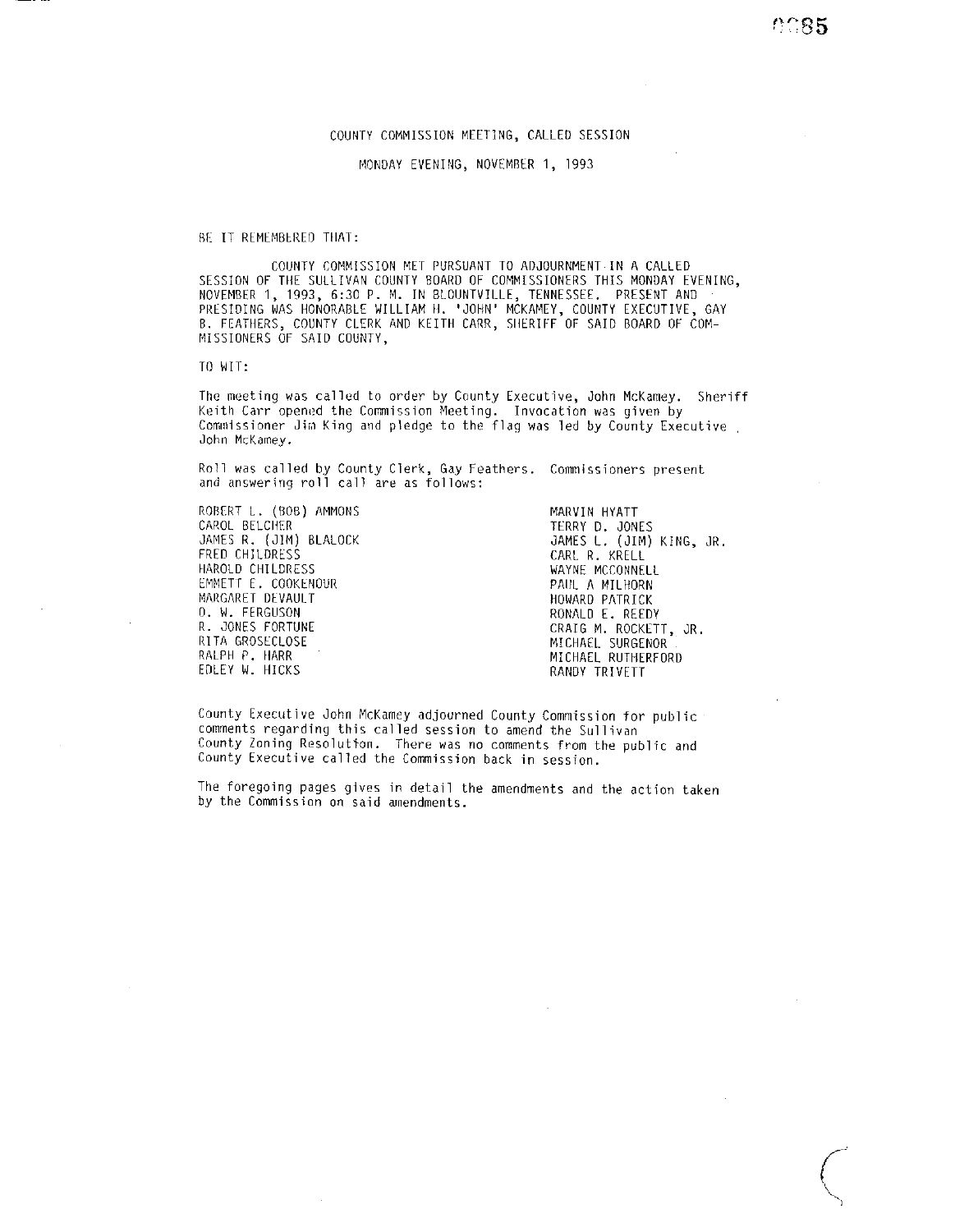TO THE HONORABLE Wm, H, "JOHN" MCKAMEY, COUNTY EXECUTIVE, AND THE MEMBERS OF THE SULLIVAN COUNTY BOARD OF COMMISSIONERS IN Called SESSION THIS THE 1st DAY OF November 19 93.

RESOLUTION AUTHORIZING The Sullivan County Board of Commissioners to Consider Amendments to the Sullivan County Zoning Resolution as Amended

WHEREAS, TENNESSEE CODE ANNOTATED; SECTION AUTHORIZES COUNTIES TO

NOW, THEREFORE BE IT RESOLVED by the Board of County Commissioners of Sullivan County, Tennessee, assembled in Called Session on the 1st day of November 19 93

THAT \_\_ WHEREAS, The attached proposed amendments have been initiated and approved by the Planning commission (minutes attached), have been published in their entirety in a newspaper of general circulation in the County, and have received a public hearing as required; and

WHEREAS, Such changes will require amending the Sullivan County Zoning Resolution;

THEREFORE BE IT RESOLVED. That the Sullivan County Board of Commissioners approves the attached amendments by roll call vote and that the vote be valid and binding and that any necessary amendments to the official zoning map be made also.

All resolutions in conflict herewith be and the same rescinded insofar as such conflict exist.

This resolution shall become effective on  $\qquad \qquad$ , 19, the public welfare requiring it.

Duly paysod my approved this 1st day of November 1993 Date: 1-1-93 leb H. John" Mckapsieg 11-1-93 teachira Uteslect:

INTRODUCED BY COMMISSIONER Trivett ESTIMATED COST: SECONDED BY COMMISSIONER Belcher FUND:

| Committee Action | Approved | Disapproved | Deferred | <b>Date</b> |
|------------------|----------|-------------|----------|-------------|
| Administrative   |          |             |          |             |
| <b>Budget</b>    |          |             |          |             |
| Executive        |          |             |          |             |

| <b>Commission Action</b> | Ave | Nav | Pass | Absent | Total |
|--------------------------|-----|-----|------|--------|-------|
| Roll Call                |     |     |      |        |       |
| Voice Vote               |     |     |      |        |       |

COMMENTS: APPROVED 11/1/93 ROLL CALL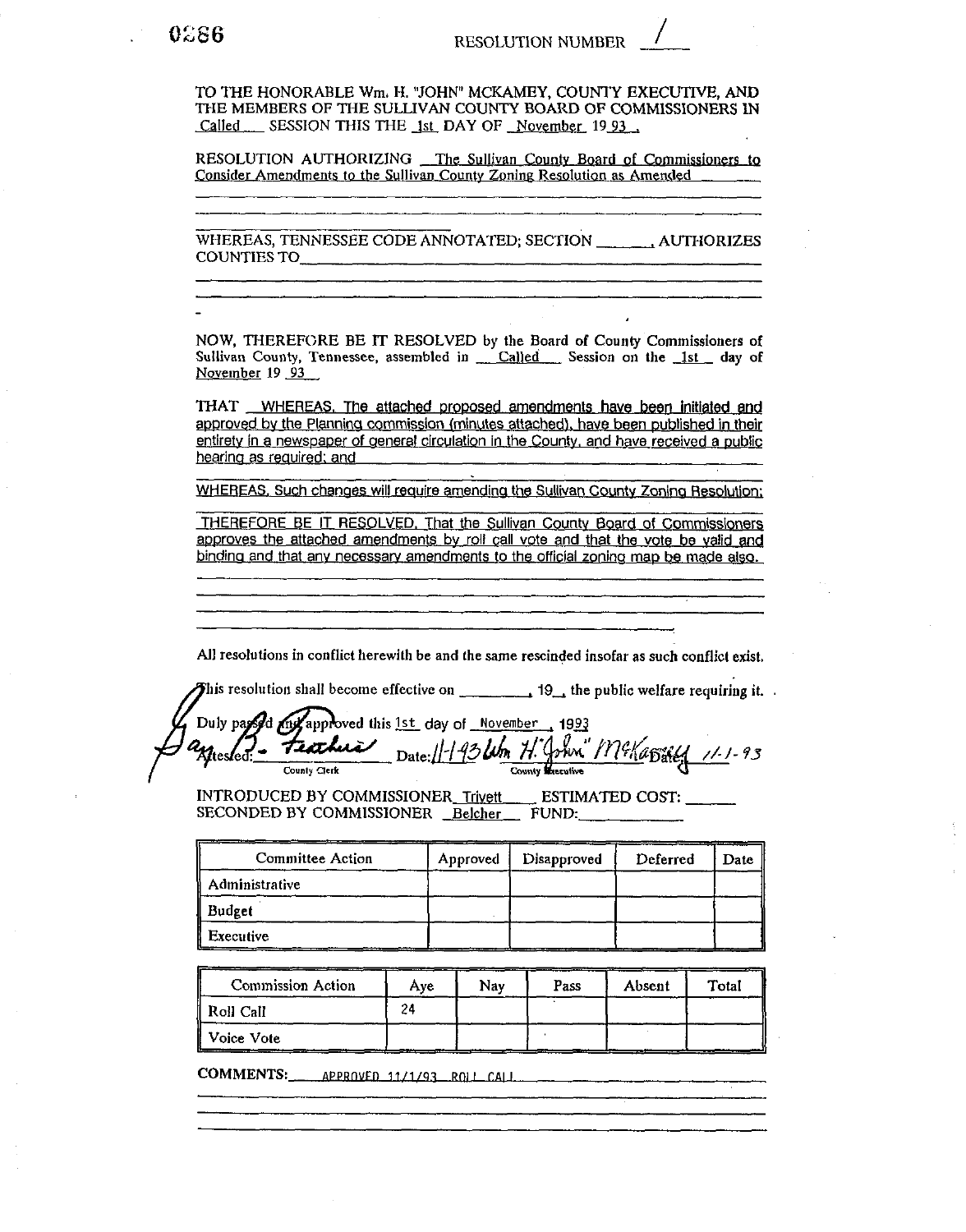CSSウ

# SECTION 1: ADD NEW SECTION 203 TO THE SULLIVAN COUNTY

### ZONING RESOLUTION RENUMBERING ALL SUBSEOUENT SECTIONS

 $\mathbf{I}$ 

-- ACCORDINGLY:<br>203. Adult oriented establishments: Sexually explicit<br>establishments which cater to an exclusively or<br>predominantly adult clientele and including but not limited to: adult book stores, adult theaters, adult motion plcture theaters, cabarets and other enterprises which regularly feature materials, acts, or displays involving complete nudity or exposure of the "Specified Anatomical Areas" hereinbelow defined and/or sexual enticement or excitement.

Anatomical Areas" hereinbelow defined and/or sexual<br>enticement or excitement.<br><u>A. Adult Book Store</u>. An establishment having as more<br>than fifty (50%) percent of the face value of its stock in trade, books, magazines, motion pictures, periodicals, and other materials which are distinguished or characterized by depicting, describing or relating to ',specified anatomical areas" (as defined below).

Adult Cabaret. Any restaurant, bar, dance hall, nightclub or other such place which features dancers, strippers, male or female impersonators or similar entertainers for the entertainment of a predominantly adult clientele.

entertainers for the entertainment of a predominantly<br>adult clientele.<br><u>C. Adult Motion Picture Theater</u>. Any public place,<br>whether open or enclosed, used for presenting material distinguished or characterized by an emphasis on matter depicting, describing, or relating to "specified sexual activities" or "specified anatomical areas", (as defined below), for observation by patrons therein.

D. Adult Theater. Adult theater means a theater, concert hall, auditorium or similar establishment which. concert nail, auditorium or similar establishment which,<br>for any form of consideration, regularly features live<br>performances which are characterized by the exposure of<br>"coodified anatomal and "ni by the fied around" "specified anatomical areas" or by "specified sexual activities."

Sexual encounter establishment. Sexual encounter  $E_{\star}$ establishment means an establishment, other than a hotel, motel or similar establishment offering public accommodations, which, for any form of consideration. provides a place where two or more persons may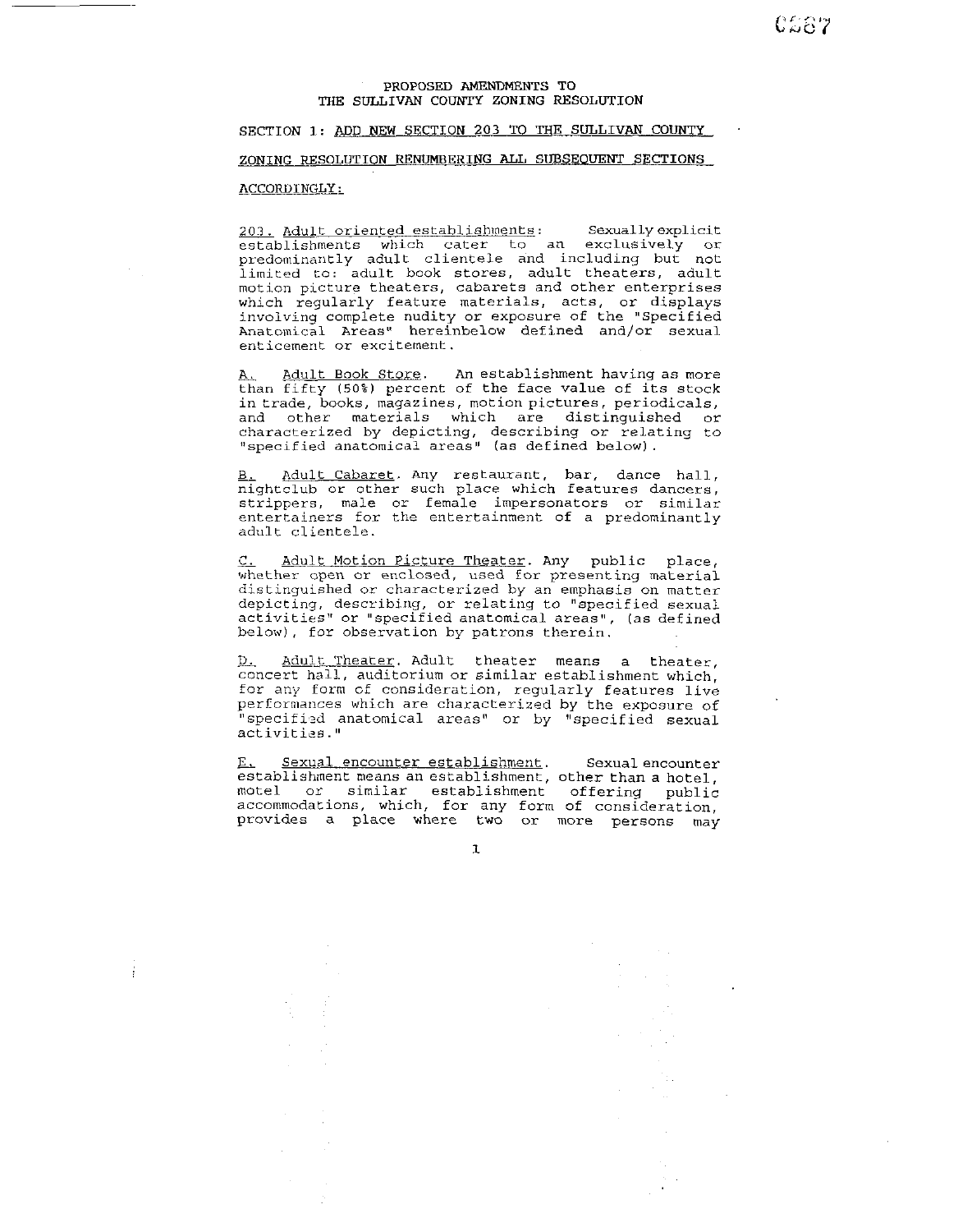congregate, associate or consort in connection with "specified sexual activitiesr' or the exposure of "specified anatomical areas.' This definition does not include an establishment where a medical practitioner, psychologist, psychiatrist or similar professional person licensed by the state engages in sexual therapy; and congregate, associate or connort in connection with<br>"specified accuul activities" or the exposure of<br>"specified accuul activities" or the exposure of<br>the activities accuum interest with explicit interest interest.<br>Deposite

SECTION 11. ADD **NEW** SECTION **257** TO THE SULLIVAN COUNTY

### ZONING RESOLUTION, RENUMBERING ALL SUBSEQUENT SECTIONS

### ACCORDINGLY:

**257.** SPECIFIED ANATOMICAL AREAS: Specified anatomical areas shall mean any of the following:

- **1.** less than completely and opaquely covered human genitals, pubic region, buttocks, anus or female breasts below a point immediately above the top of the areolae; or
- 2. human male genitals in a discernibly turgid state, even if completely and opaquely covered; and

SECTION 111. ADD **NEW** SECTION **258** TO THE SULLIVAN COUNTY

### ACCORDINGLY:

258. Specified sexual activities. Specified sexual activities as used in this Resolution shall include but not be limited to the following:

- 1. human genitals in a state of sexual stimulation or arousal ;
- 2. acts of human masturbation, sexual intercourse or sodomy;
- **3.** fondling or other erotic touching of human genitals, pubic regions, buttocks breasts;
- **4.** flagellation or torture in the context of a sexual relationship;
- 5. masochism, erotic or sexually oriented torture, beating or the infliction of pain;

6. erotic touching, fondling or other such contact

### $\overline{\mathbf{z}}$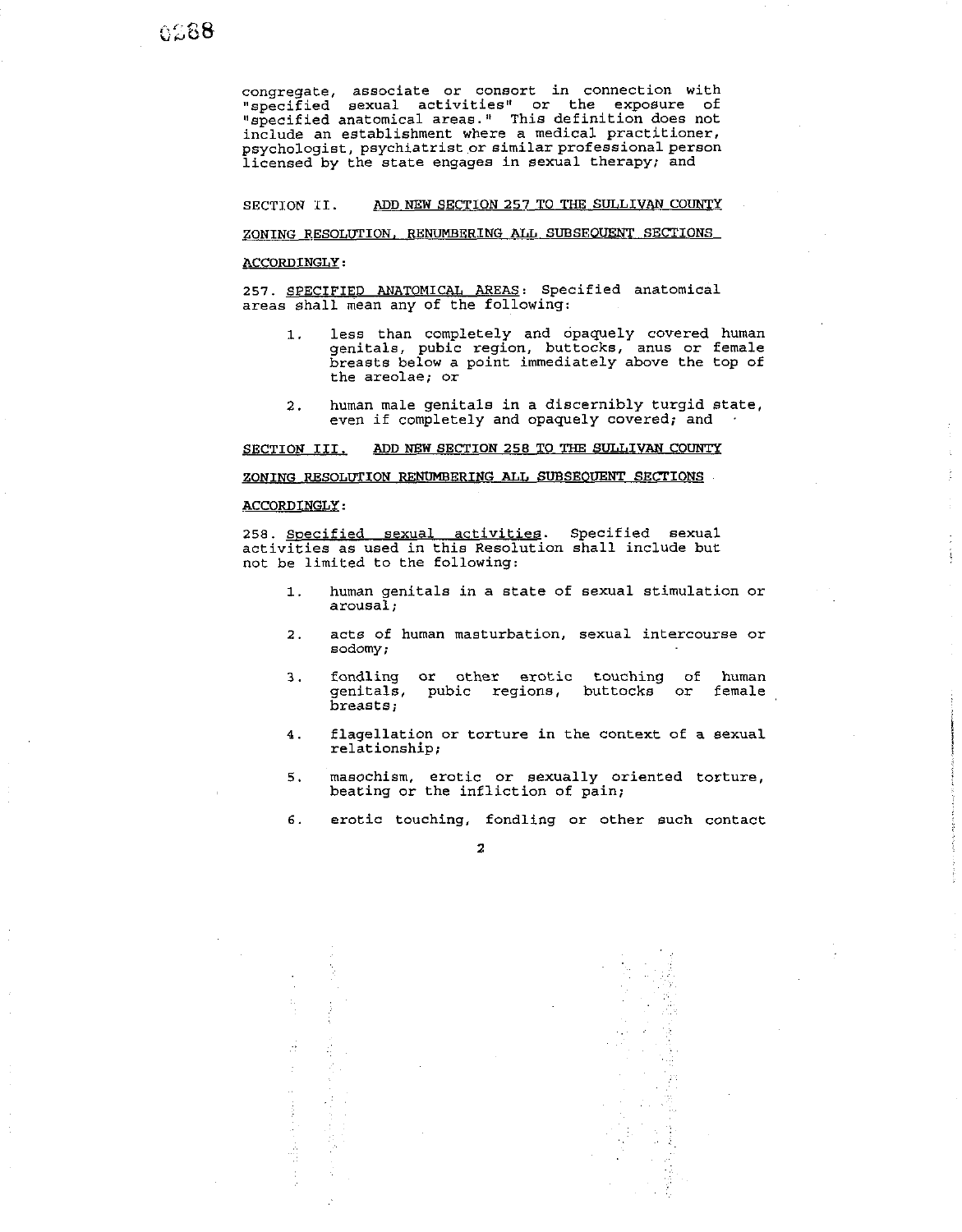with an animal by a human being; or

7. human excretion, urination, menstruation, vaginal or anal irrigation as part of or in connection with any of the activities set forth in "1" through **"6"**  above.

SECTION IV: CHANGE SECTION 614 M-2 (HEAVY) INDUSTRIAL

TO M-2 (HIGH IMPACT USE) DISTRICT AND ADD NEW SECTION

## **614.1.9,** TO **TBI3** SULLIVAN COUNTY ZONING RESOLUTION:

614.1.9 Adult Oriented Establishments subject to meeting all requirements of Section 511 of this Resolution.

### SECTION V. ADD NEW SECTION 511 TO THE SULLIVAN COUNTY

### ZONING RESOLUTION:

Section 511. ADULT ORIENTED ESTABLISHMENTS: Because adult oriented establishments have a deteriorating effect on property values, create higher crime rates in the area, create traffic congestion, and depress nearby residential neighborhoods and retail districts, these activities will only be permitted when minimum conditions are met.

A. The following minimum conditions must be complied with for a site to be approved for adult entertainment activities:

1. The site shall be not less that one thousand feet from any residentially zoned property at the time of approval for an adult entertainment activity.

2. The site shall be not less than one thousand<br>feet from the site of any public amusement or entertainment activity, including, but not limited to, the following: arcades, motion picture theaters, bowling alleys, marinas, golf courses, playgrounds, ice skating or roller skating rinks or arenas, zoos, community centers and similar amusements offered to the general public. "Amusement or entertainment activities" in this section shall not include adult oriented establishments, and shall not reduce the distance requirements otherwise dictated by this section.

The site shall be not less than one thousand feet from any area devoted to public recreation activity.

 $\mathbf{r}$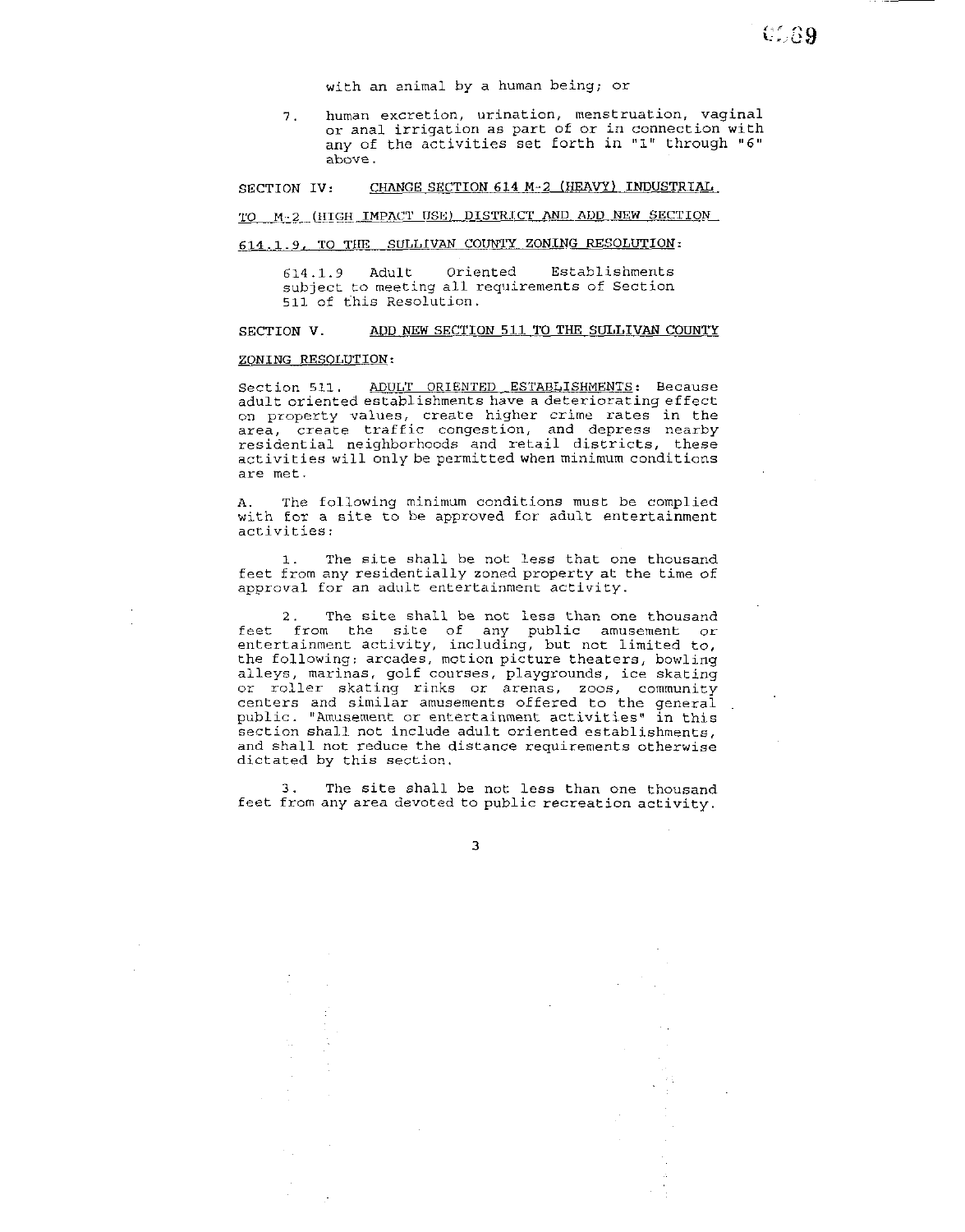**4.** The site shall be not less than one thousand feet from any school, library, day care center, park, church, mortuary or hospital.

**5.** The site shall be not less than one-half mile from any other adult entertainment business site.

**6.** Measurement shall be made from the nearest recorded property line of the lot on which the adult oriented establishment is situated to the nearest property line or boundary of the above mentioned uses, measuring a straight line on the Sullivan County Zoning Map.

B. Maps showing existing land use and zoning within one-half mile of the proposed site should be submitted with an application for Use on Review approval along with site plans, surveys or other such special information as might reasonably be required by the Planning Commission for use in making a thorough evaluation of the proposal.

**SECTION VI** (a), **ANY PLACE WITHIN THE SULLIVAN COUNTY** 

**ZONING RESOLUTION WHERE THE TERM "M-2 (HEAVY) INDUSTRIAL** 

**DISTRICT' APPEARS, IT SHALL BE STRICKEN AND REPLACED WITH** 

THE **TERM "M-2 (HIGH IMPACT USE) DISTRICT."** 

### **SECTION VI (b). AMEND SECTION 615.4.5 TO THE SULLIVAN**

### COUNTY **ZONING RESOLUTION** TO READ **AS FOLLOWS:**

**615.4.5** Planned manufacturing district-2 (PMD-2). Any use permitted in any manufacturing district except automobile wrecking, salvage and junkyards; hazardous and non-hazardous waste disposal; adult oriented disposal; establishments.

4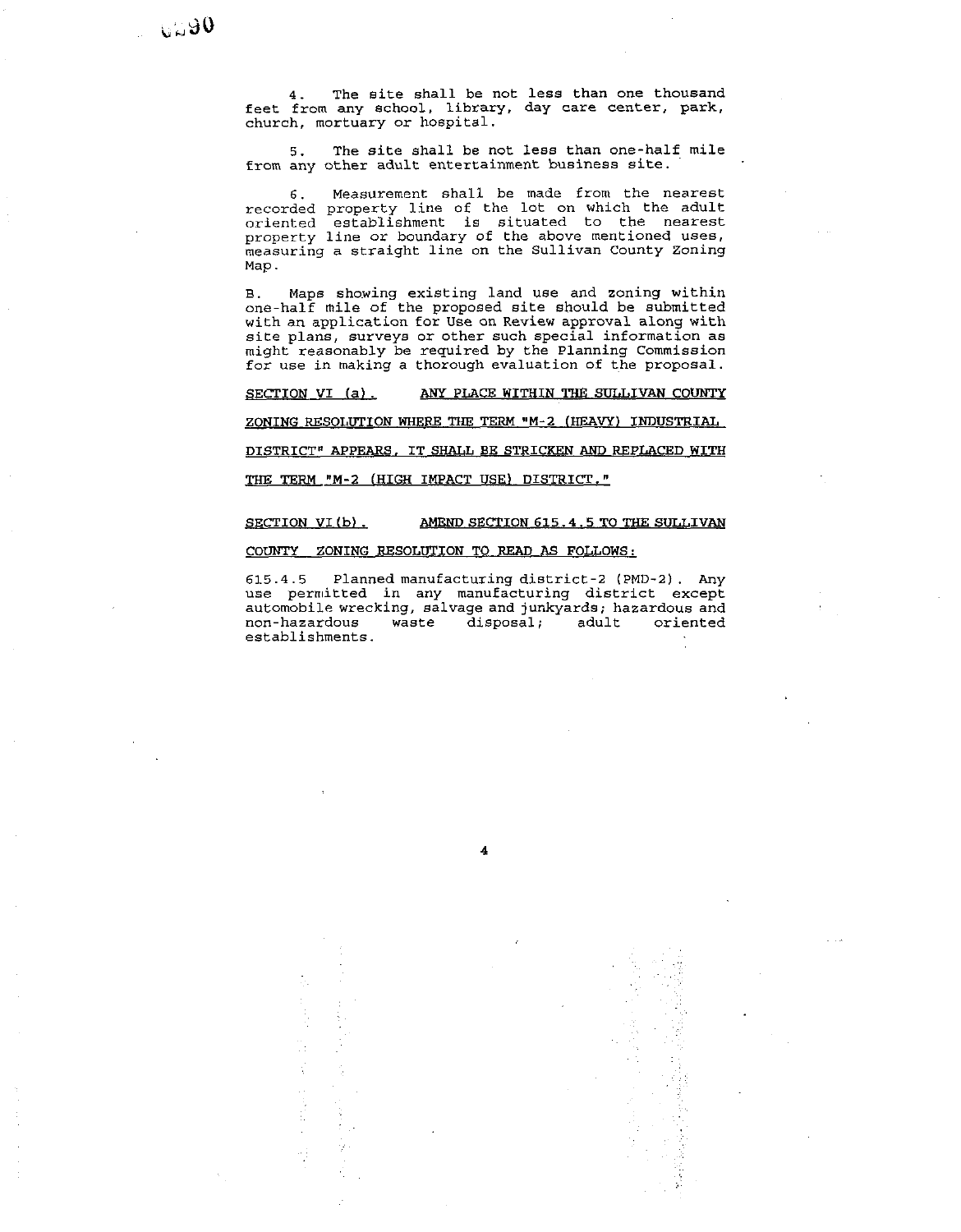# MINUTES OF THE SULLIVAN COUNTY PLANNING COMHISSION

A special call meeting of the Sullivan County Planning commission was held on Tuesday, October 5, 1993 at 7:00 p. M. in the Courthouse, Blountville, Tennessee.

Members Present: Members Absent: James Greene, Jr., Chalrman JeTE Hickam, Jerry Teague, Vice Chairman Secretary Carol Belcher **Fred Eldreth** Harold L. Barnes Pete Holler Randy Trivette<br>*Don Brown* Staff Representative: Jerry S. Webb

Also Present: David Parker, Sullivan County Building Commissioner John McKamey, County Executive Keith Carr, Sullivan County Sheriff news media - WCYB TV and others

The meeting was called to order by the chairman.

Review proposed Amendment to the Sullivan County Zoning Resolution Concerning Adult Oriented Establishments

Consider a proposal to amend the Sullivan County Zoning Resolution as follows:

SECTION 1: ADD NEW SECTION 203 TO THE SULLIVAN COUNTY

ZONING RESOLUTION RENUMBERING ALL SUBSEQUENT SECTIONS

ACCORDINGLY:

203. Adult oriented establishments: Sexually explicit<br>establishments which cater to an exclusively or predominantly adult clientele and including but not limited to: adult book stores, adult theaters, adult motion picture theaters, cabarets and other enterprises which regularly feature materials, acts, or displays involving complete nudity or exposure of the "Specified Anatomical Areas" hereinbeIow defined and/or sexual enticement or excitement.

**A.** P.dult Book Store. An establishment having as more than fifty (502) percent of the face value of its stock in trade, books, magazines, motion pictures, periodicals, and other materials which are distinguished or<br>characterized by depicting, describing or relating to ',specified anatomical areas" (as defined below) .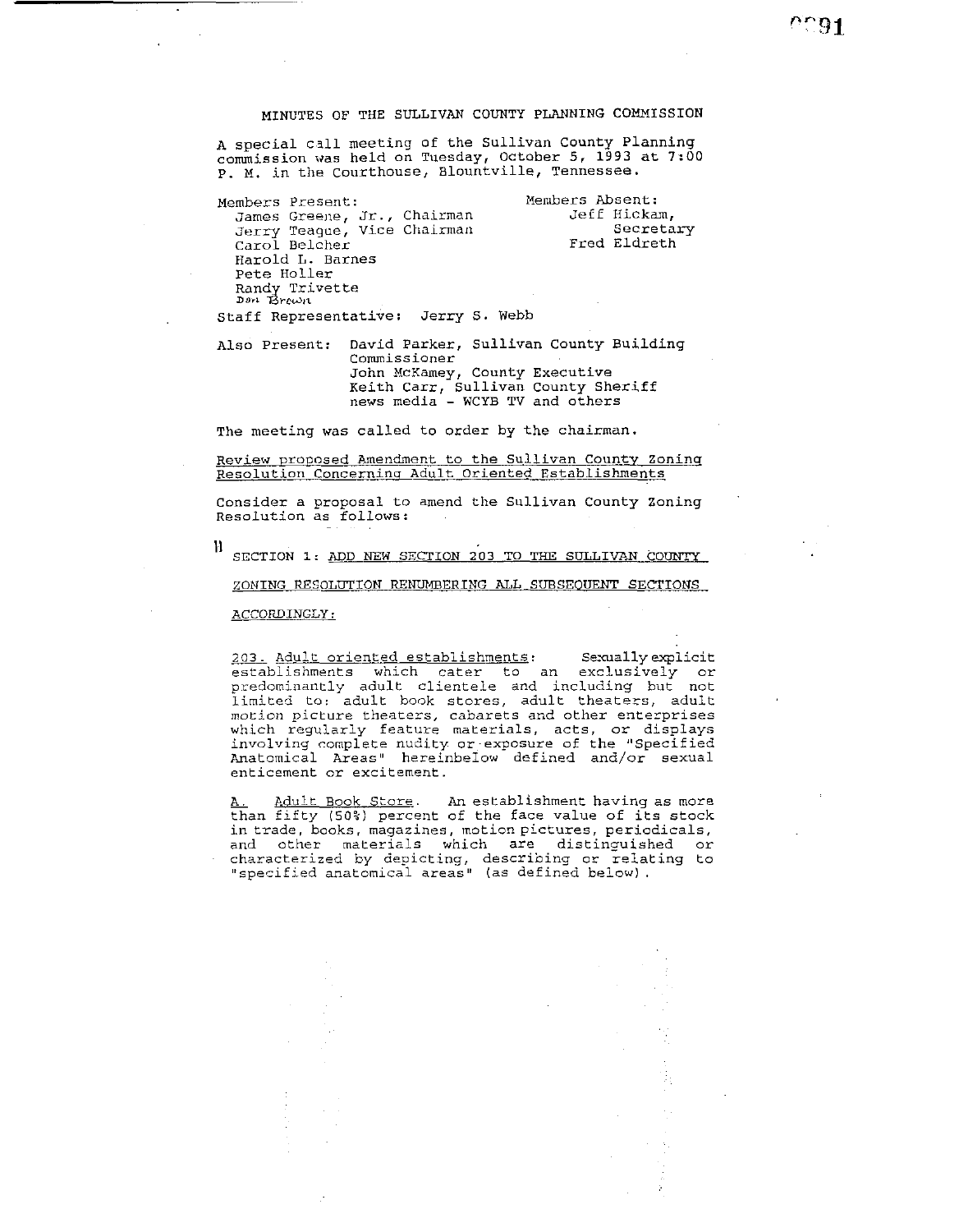Adult Cabaret. Any restaurant, bar, dance hall, nightclub or other such place which features dancers, strippers, male or femaie impersonators or similar entertainsrs for the entertainment of a predominantly adult clientele

<u>C. Adult Motion Picture Theater</u>. Any public place, whether open or enclosed, used for presenting material distinguished or characterized by an emphasis on matter depicting, describing, or relating to "specified sexual activities" or "specified anatomical areas". (as defined below), for observation by patrons therein.

Adult Theater. Adult theater means a theater, D. Adult Theater, Adult theater means a theater,<br>concert hall, auditorium or similar establishment which, for any form of consideration, regularly features live performances which are characterized by the exposure of "specified anatomical areas" or by "specified sexual activities.

**<u>E.</u>** Sexual encounter establishment. Sexual encounter establishment means an establishment, other than a hotel, motel or similar establishment offering public accommodations, which, for any form of consideration, provides a place where two or more persons may congregate, associate or consort in connection with "specified sexual activities" or the exposure of ...<br>"specified sexual activities" or the exposure of ...<br>"specified anatomical areas." This definition does not include an establishment where a medical practitioner, psychologist, psychiatrist or similar professional person licensed by the state engages in sexual therapy; and

### SECTION II. ADD NEW SECTION 257 TO THE SULLIVAN COUNTY

ZONING RESOLUTION. RENUMBERING ALL SWSEOUENT SECTIONS

### ACCORDINGLY:

257. SPECIFIED ANATOMICAL AREAS: Specified anatomical areas shall mean any of the following:

- 1. less than completely and opaquely covered human genitals, pubic region, buttocks, anus or female . breasts below a point immediately above the top of the areolae; or
- 2. human male genitals in a discernibly turgid state, even if completely and opaquely covered; and  $\mathcal{L}^{\text{c}}$  , and  $\mathcal{L}^{\text{c}}$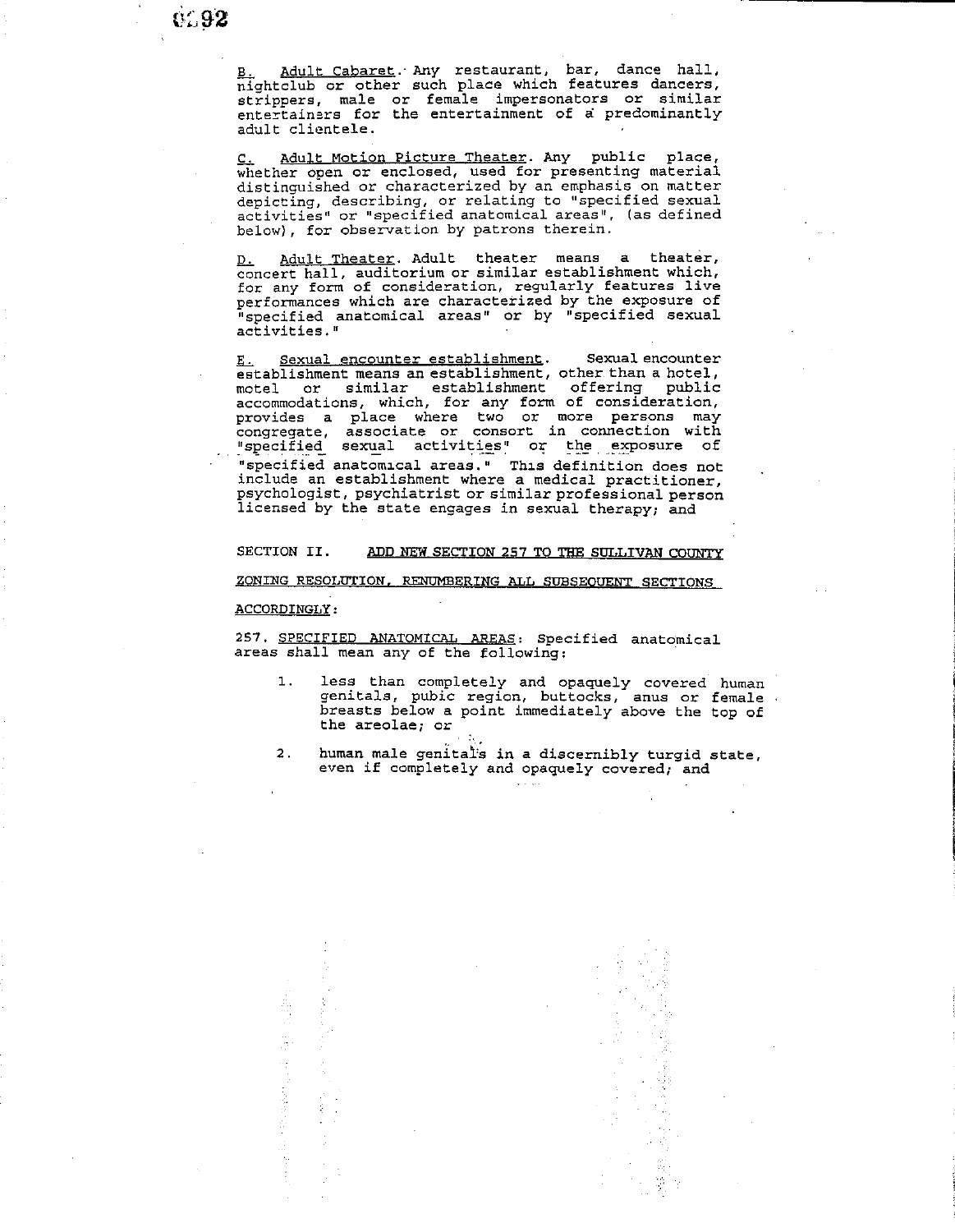SECTION 111. **ADD** NEW SECTION **258** IN ARTICLE I1 OF THE

-

### ZONING RESOLUTION RENUMBERING ALL SUBSEQUENT SECTIONS

### ACCORDINGLY:

258. Specified sexual activities. Specified sexual activities as used in this Resolution shall include but not be limited to the following:

- 1. **human genitals in a state of sexual stimulation or arousal;**
- 2. acts of human masturbation, sexual intercourse or sodomy;
- 3. fondling or other erotic touching of human<br>
cenitals, pubic regions, buttocks or female qenitals, pubic regions, buttocks or breasts;
- 4. flagellation cr torture in the context of a sexual relationship;
- 5. masochism, erotic or sexually oriented torture, beating or the infliction of pain;
- 6. erotic touching, fondling or other such contact with an animal by a human being; or
- 7. human excretion, urination, menstruation, vaginal numan excretion, urination, menstruation, vaginal any of the activities set forth in **"1'** through **"6'f**  above.

### SECTION IV: CHANGE SECTION 614 M-2 (HEAVY) INDUSTRIAL

TO M-2 (HIGH IMPACT USE) DISTRICT AND ADD NEW SECTION

### 614.1.9. TO THE SULLIVAN COUNTY ZONING RESOLUTION:

614.1.9 Adult Oriented Establishments subject to meeting all requirements of Secticn **511** of this Resolutiori.

### SECTION V. ADD NEW SECTION 511 TO THE SULLIVAN COUNTY

#### ZONING RESOLUTION:  $\sigma_{\rm c} \sim 10^4$

Section 511. ADULT ORIENTED ESTABLISHMENTS: Because adult oriented establishments have a deteriorating effect on property values, create higher crime rates in the area, create traffic congestion, and depress nearby residential neighborhoods and retail districts, these activities will only be permitted when minimum conditions are met.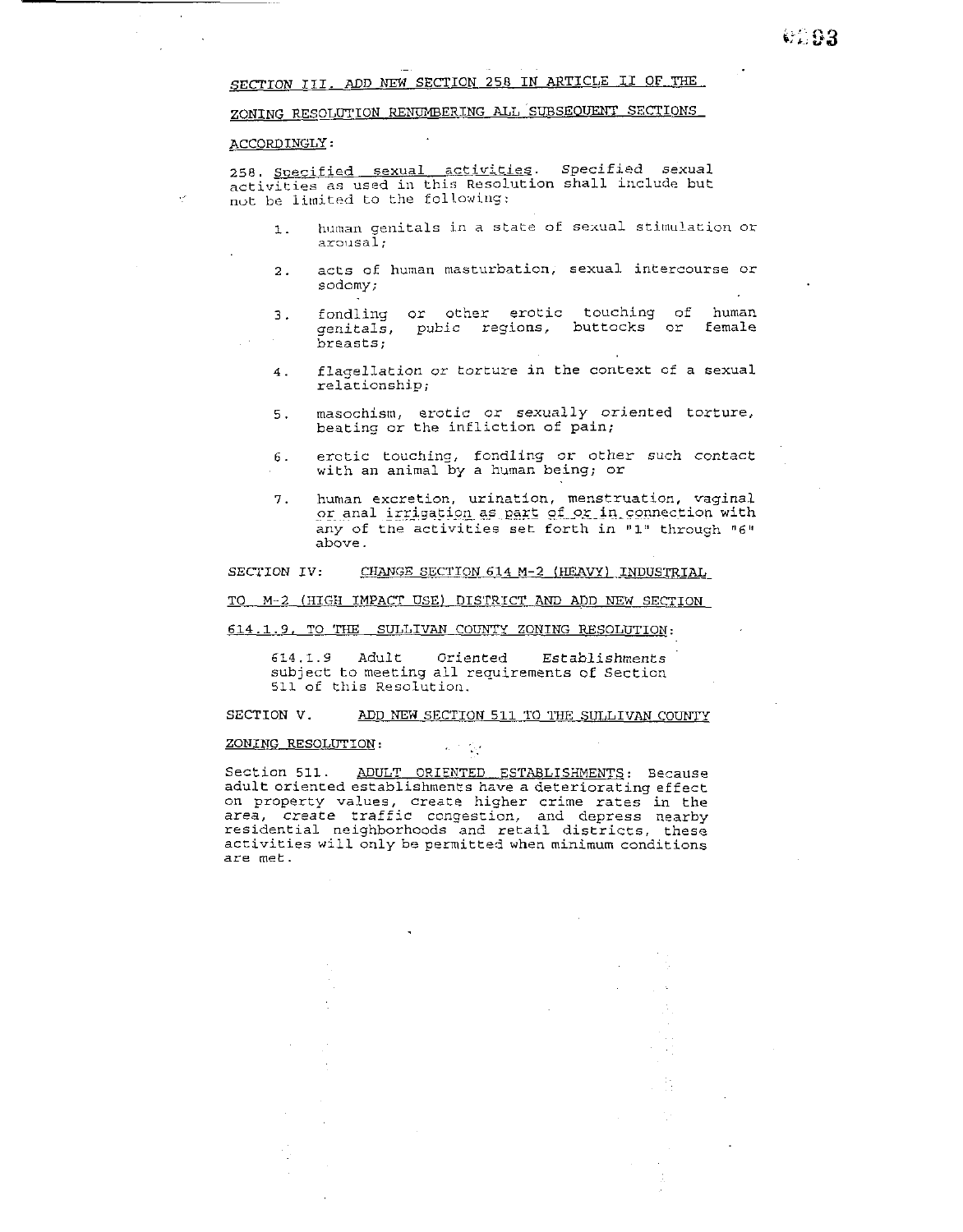A. The following minimum conditions must be complied with for a site to be approved for adult entertainment activities:

1. The site shall be not less that one thousand feet from any residentially zoned property at the time of approval for an adult entertainment activity.

**2.** The site shall be not less than one thousand feet from the site of any public amusement or entertainment activity, including, but not limited to, the following: arcades, motion picture theaters, bowling alleys, marinas,:golf courses, playgrounds, ice skating or roller skating rinks or arenas, zoos, community centers and similar amusements offered to the general public. "Amusement or entertainment activities" in this section shall not include adult oriented establishments, and shall not reduce the distance requirements otherwise dictated by this section.

The site shall be not less than one thousand feet from any area devoted to public recreation activity.

The site shall be not less than one thousand feet from any school, library, day care center, park, church, mortuary or hospital.

**5.** The site shall be not less than one-half mile from any other adult entertainment business site.

- 6. Measurement shall be made from the nearest recorded property line of the lot on which the adult oriented establishment is situated to the nearest property line or boundary of the above mentioned uses, measuring a straight line on the Sullivan County Zoning Map.

**B.** Maps showing existing land use and zoning within one-half mile of the proposed site should be submitted with an application for Use on Review approval along with site plans, surveys or other such special information as might reasonably be required by the Planning Commission for use in making a thorough evaluation of the proposal.

SECTION VI (a). ANY PLACE WITHIN THE SULLIVAN COUNTY

ZONING RESOLUTION WHERE THE TERM "M-2 (HEAVY) INDUSTRIAL

PISTRICT" APPEARS. IT SHALL BE STRICKEN AND REPLACED WITH

*TIIE* TERM **"M-2 (HIGH** IMPACT USE) DISTRICT.'

医血管囊 医血管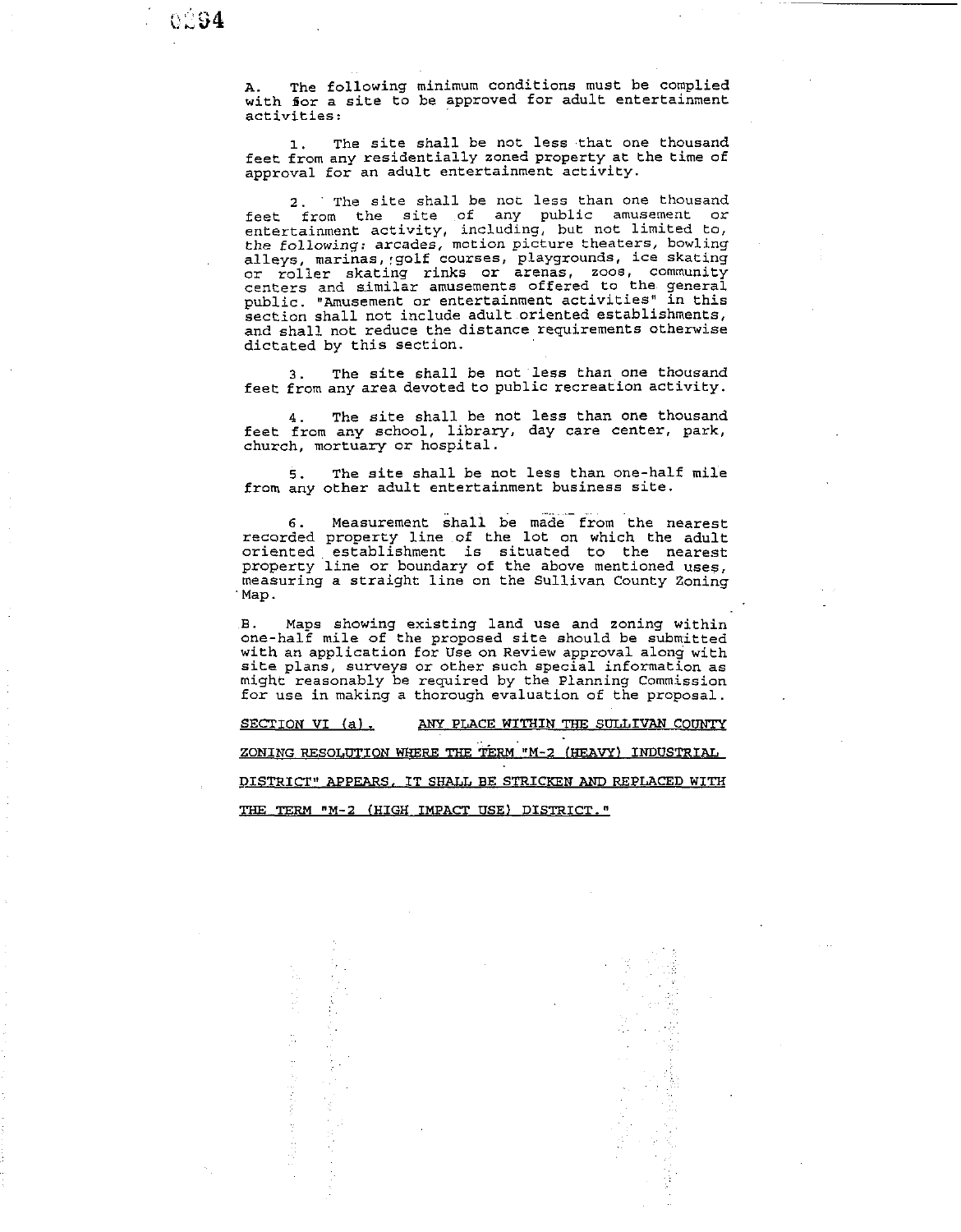### SECTION VI (b) . AMEND SECTION 615.4.3 TO THE SULLIVAN

### COUNTY ZONING RESOLUTION TO READ **AS** FOLLOWS:

615.4.3 Pianned manufacturing district **(PMD)** . Any use permitted in any manufacturing district except automobile hazardous waste disposal; adult oriented establishments. **1**.

Staff reviewed the purpose of the proposed amendment, and noted concerns of county residents regarding the possible negative impact of adult oriented establishments on the quality of life in Sullivan county. Staff stated that studies from across the county have shown that adult oriented establishments are connected to depressed property values and high crime rates. Staff explained that the amendment proposed for the regulation of adult oriented establishments had been prepared with careful attention to a<br>broad range of legal issues that might develop in regulating these uses, with the aim of protecting the rights of proprietors of adult oriented businesses as well as addressing legitimate concerns of the puhlic. Staff recommended the amendment be approved.

Sheriff Keith Carr addressed the commission noting his concerns about uncontrolled development of adult oriented businesses in the county, and discussed statistics supporting the need for control of these type land uses and cited court cases involving issues of a similar nature indicating that the amendment would stand under court review.

County executive John McKamey informed the commission as to zoning amendment procedures and tentative county commission meeting date to consider planning commission recommendations on this zoning amendment.

Commissioner Teague discussed possible problems that might be associated with adult oriented business and cited recent arrests at an adult club in a nearby community.

Commissioner Brown spoke, questioning the inclusion of adult oriented establishments as a permitted use in the M-Z zone with heavy industrial uses, contending that courts might find this inappropriate, and offered a counter suggestion that adult uses be included under the planned business district (PBD) to utilize the site plan review process.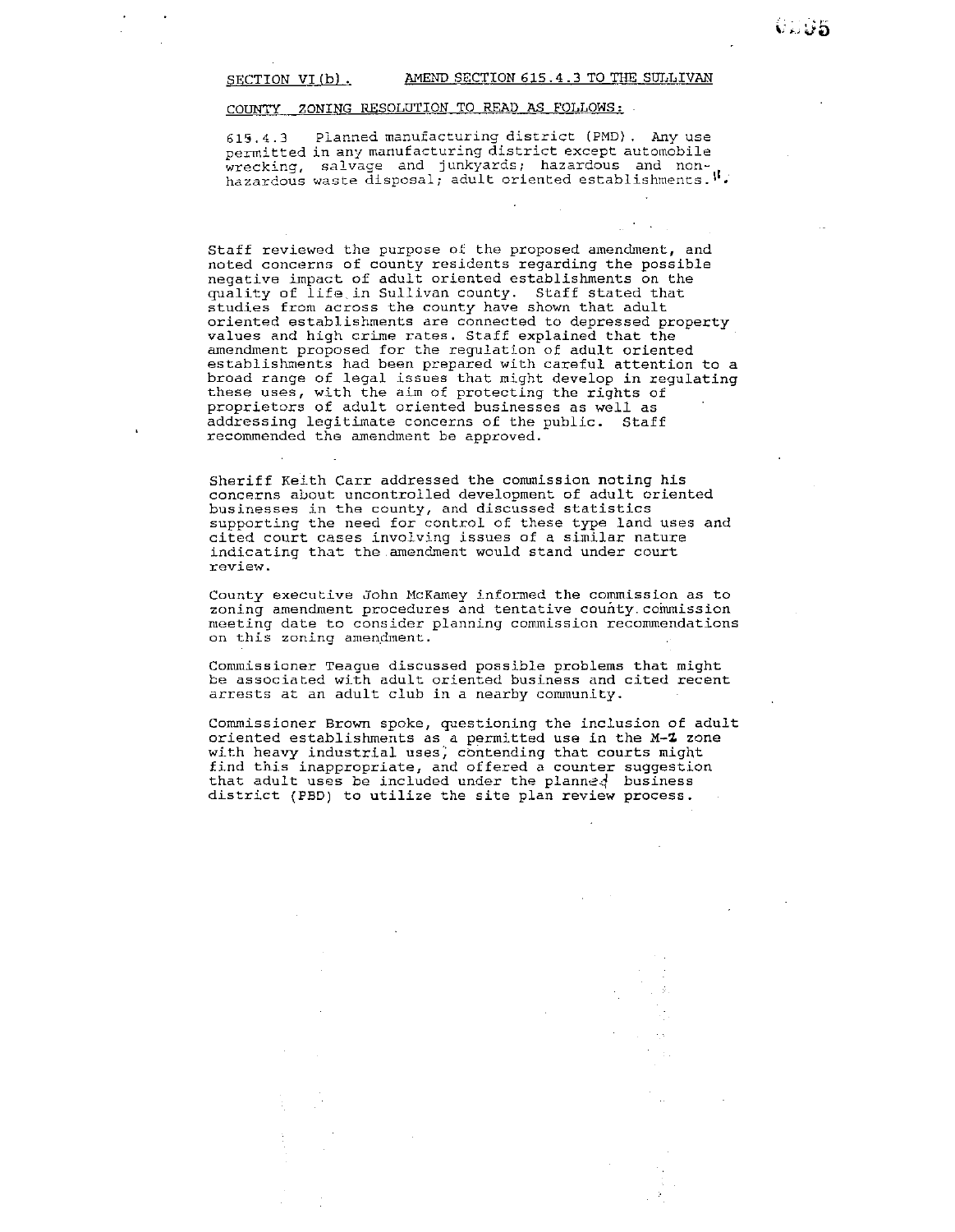Commissioner Belcher spoke noting that "PBD's" are located in areas and contain uses not compatible with adult businesses therefore inclusion of- "adult" type establishments would be more appropriate in a M-2 high impact district.

Building Commissioner David Parker spoke stating that he felt allowing adult establishments in a PBD zone would not be desirable because the zoning resolution allows many residential and business uses in the PBD that would be incompatible with adult establishments. Mr. Parker also noted that 50 percent of all existing property in the county currently zoned M-2 is vacant.

Motion by Teague; second by Holler to approve the proposed amendment of the Sullivan County Zoning Resolution concerning adult oriented establishments as presented. Vote in favor of the motion: Teague, Holler, Belcher, Barnes, Trivette; vote opposed to the motion: Brown, the motion  $\mathtt{carried}$  5 to 1.  $\vdots$ 

The meeting adjourned at **7:30** P.M.

 $0.96$ 

Signed:

 $\mathcal{L}^{\text{max}}$ 

Approved:\_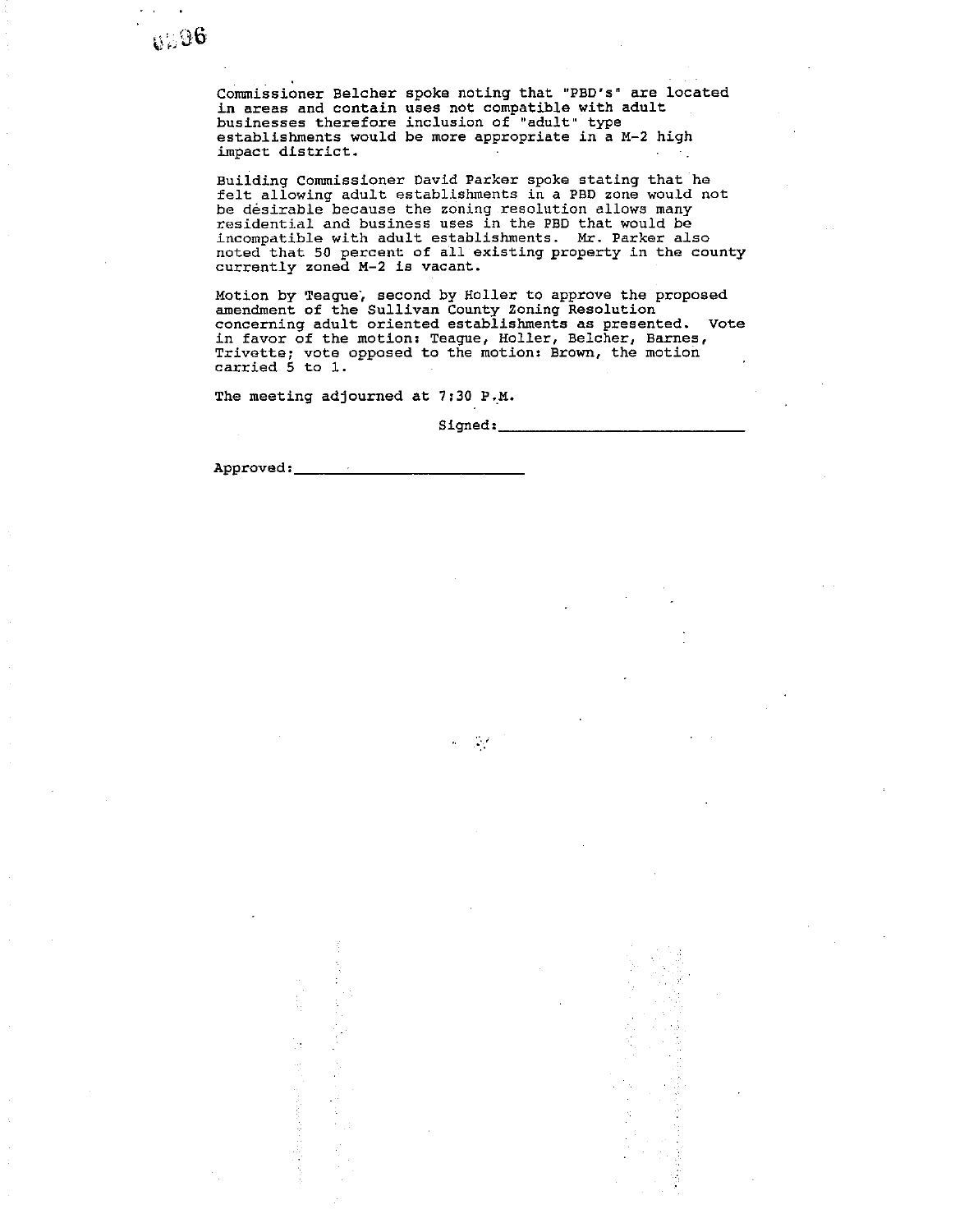AND THEREUPON COUNTY COMMISSION ADJOURNED TO MEET AGAIN IN REGULAR SESSION ON NOVEMBER 15, 1993.

Anteraption de Currez

 $\mathbb{R}^d \times \mathbb{R}^d \times \mathcal{A}$ 

 $\sim 10^{11}$  km  $^{-1}$